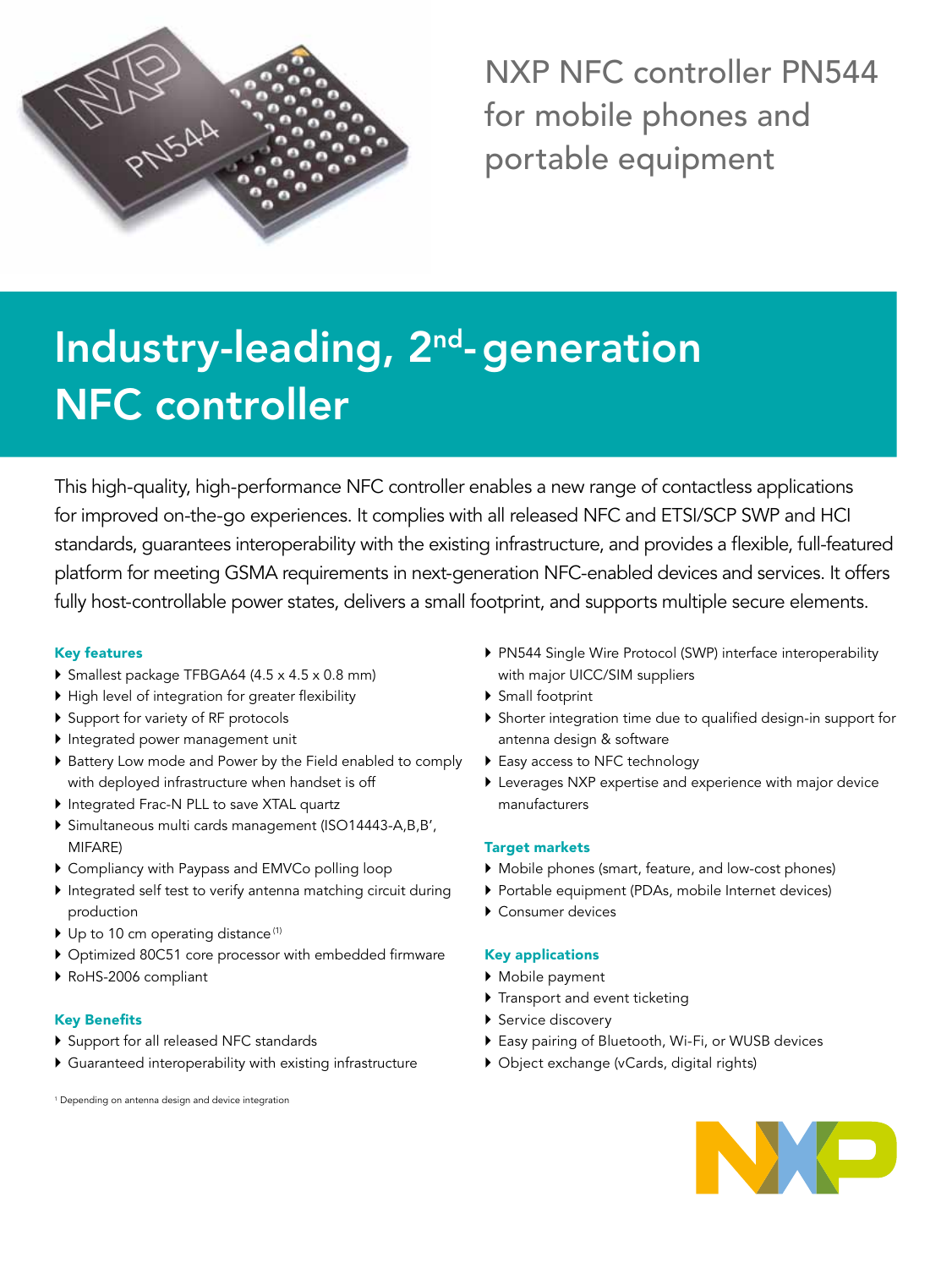# Key technical data

|                          |                              | <b>PN544</b>                                                   |
|--------------------------|------------------------------|----------------------------------------------------------------|
| Contactless<br>protocols | Peer-to-peer                 | Full ISO 18092 (up to 424 Kbits/s)                             |
|                          | Reader/writer                | ISO 14443 - A-B, MIFARE, FeliCa®, NFC Forum tags,<br>ISO 15693 |
|                          | Card emulation               | ISO 14443 - A-B-B', MIFARE, FeliCa RF                          |
| Host interfaces          | Serial UART                  | 460800 bits/s                                                  |
|                          | $I^2C$                       | 400 Kbits/s or 3.4 M                                           |
|                          | SPI                          | 8 Mbits/s                                                      |
|                          | <b>SWP</b>                   | Yes                                                            |
|                          | Secure element interface     | NFC-WI                                                         |
|                          | RAM/ROM/EEPROM               | 5 K / 128 K / 52 K                                             |
| Power<br>characteristics | Supply voltage               | 2.3 to 5.5 V                                                   |
|                          | Host interface voltage (min) | 1.65 to 1.95 V                                                 |
|                          | Power down mode (typ)        | $3 \mu A$                                                      |
|                          | RF active current (typ)      | 60 mA                                                          |
|                          | Battery-off mode             | Yes                                                            |
| Temperature range        |                              | -25 to +85 $^{\circ}$ C                                        |
| Package                  |                              | TFBGA64 (4.5 x 4.5 x 0.8 mm)                                   |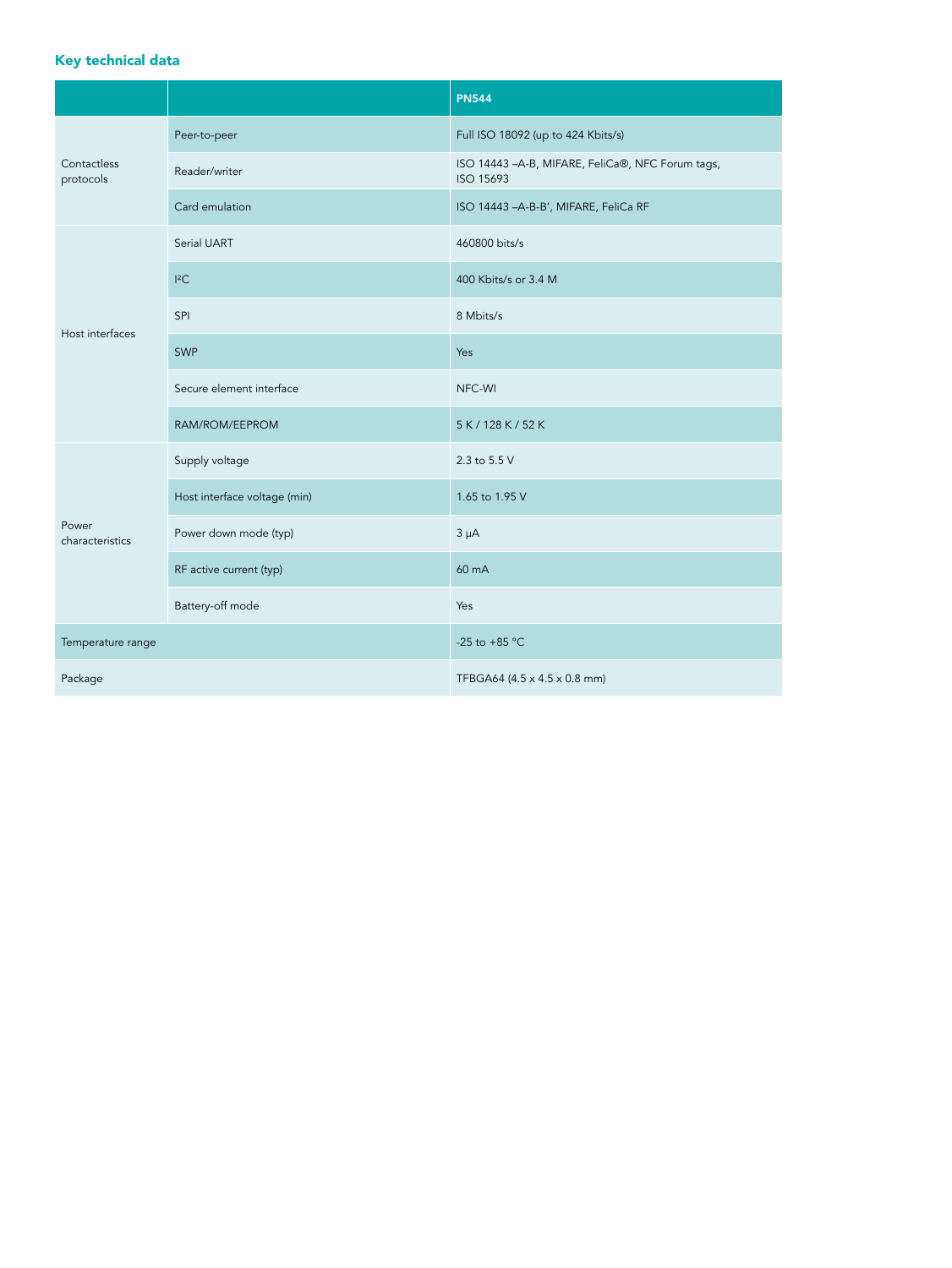### PN544 block diagram



#### PN544 transmission modes



(1) According to ISO/IEC 18092 (ECMA 340) standard

(2) Type B' via SWP only